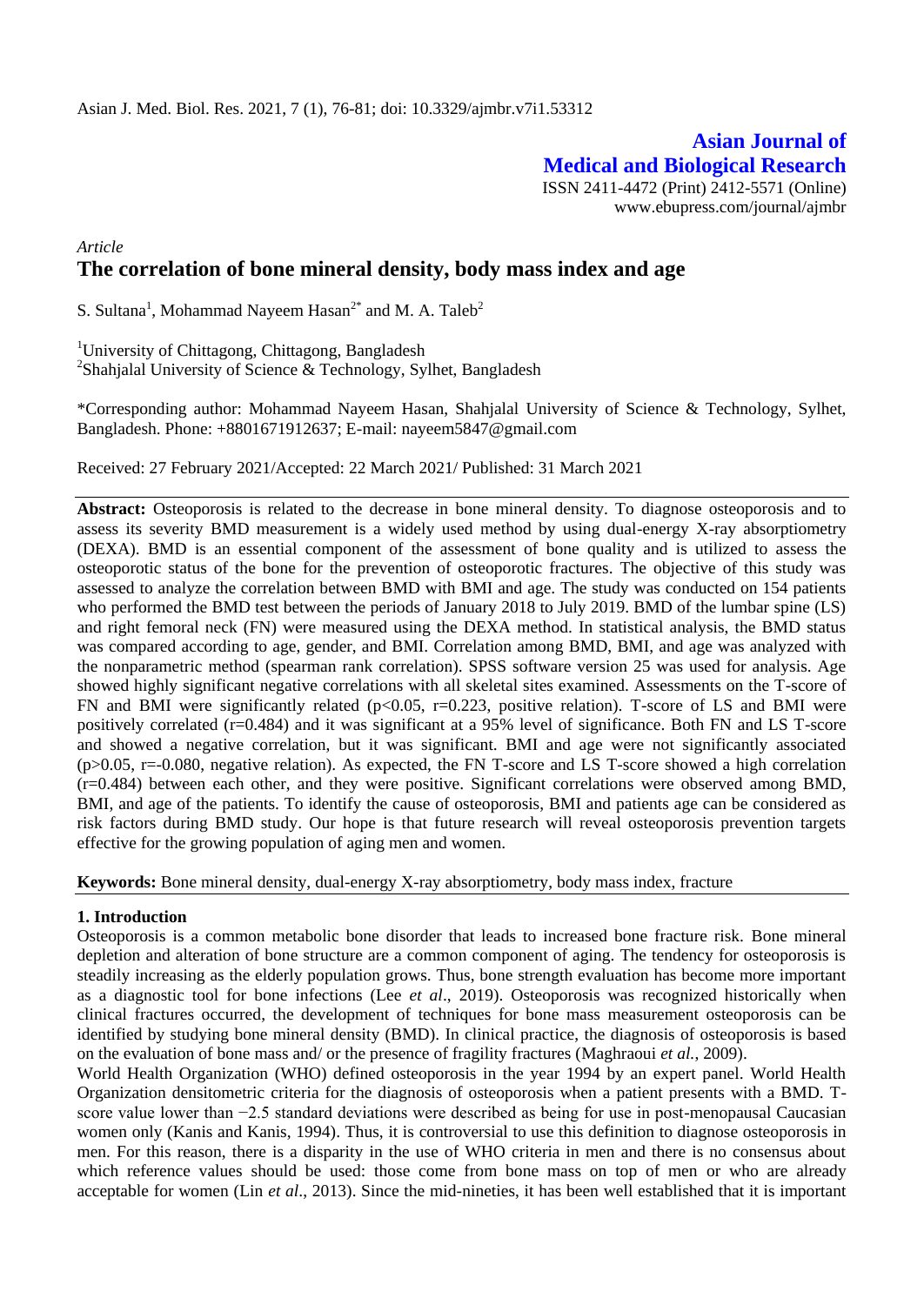to achieve as high bone mineral density (BMD) before the late adolescence when reaching the peak of BMD. Calcium and other BMD-associated nutrients are critical for fortifying BMD and for bone health, and it seems prerequisite to increase consumption of calcium-rich and other various food items, and weight-loaded physical exercise from childhood to adolescence (Go *et al*., 2014; Hasan, 2019; Hasan, 2020). Our lifestyle diet, sleep, defecation, tidiness, dressing etc. are developed and stabilized during childhood, and do not change much later in life. Pre-school dietary preferences are important, but there are few relevant studies.

In this study, we observed the bone mineral density status of suspected patients attended in INMAS, Sylhet. We also analyzed the correlation among BMD and BMI, and verified the relation by relevant literatures.

# **2. Methods**

## **2.1. Study design**

This is retrospective study including 154 patients (mean  $\pm$  SD 57.90  $\pm$  13.32) who performed BMD test between the periods of January 2018 to July 2019. The age distribution and some other primary parameters are shown in (Table 1). Prior to BMD measurement relevant history (chief complaints, age, sex, height, weight) were taken in all patients. No history of systemic diseases (Hyperparathyroidism, Paget's Disease, Osteocalcin, Renal Osteodystrophy, Osteogenesis Imperfecta), no history of cancer or kidney diseases, no history of hormonal therapy and smoking were taken. The present retrospective study was conducted in the Institute of Nuclear Medicine and Allied Sciences (INMAS), Sylhet. People who underwent DEXA scan from January 2018 to July 2019 formed the study subjects. DEXA scanning was performed by one technician, and the interpretation was done by two nuclear medicine physicians. Height and weight were measured. BMI was calculated from the height and weight recorded while performing the DEXA scan on the formula weight (kg)/ [height (m)]2. A certified technician measures BMD was done on the femur and lumbar spine (L2 to L4) using a DEXA densitometer. The WHO criteria were used to classify respondents based on DEXA results.

## **2.2. Response variable**

In this paper, the dependent variable is Bone Mineral Density (BMD). Here, observation made on the bone mineral density status of suspected patients attended in INMAS, Sylhet and BMD status was compared according to age, gender, and BMI.

The output from the DXA examination includes images of the body part scanned, quantitative data from the scanned area, including the bone mineral content (BMC), BMD, scanned area, T-scores, and Z-scores, and a graph of where the patient fits within the reference population. The results of BMD were expressed as T-scores and we considered that patients with −2.5 ≤ T-score < −1 had osteopenia and patients with T-score < −2.5 had osteoporosis otherwise normal. Besides, this tool used for data collection consisted of sociodemographic details like age, gender and socio-economic condition (Table 1).

## **2.3. Predictor variable**

Age of male and female patients (up to 50 years and above 50 years) and Body Mass Index (BMI) (on the basis of underweight, normal and overweight) were used as independent variables.

**Table 1. The World Health Organization definitions of osteoporosis and osteopenia used to interpret spine, hip and forearm dual**‐**energy X-ray absorptiometry (DXA) scan results.**

| <b>Terminology</b>  | <b>T-score definition</b> |
|---------------------|---------------------------|
| <b>Normal</b>       | $T \ge -1.0$              |
| <b>Osteopenia</b>   | $-2.5 < T < -1.0$         |
| <b>Osteoporosis</b> | $T \le -2.5$              |

## **2.4. Statistical analyses**

Statistics were calculated for continuous variables with mean  $\pm$  standard deviation (SD) and categorical variables were expressed as frequencies. Associations between continuous variables were examined by the Spearman correlation coefficient. IBM SPSS 25 was used to performed statistical analyzes; two-tailed p <0.05 was considered statistically significant.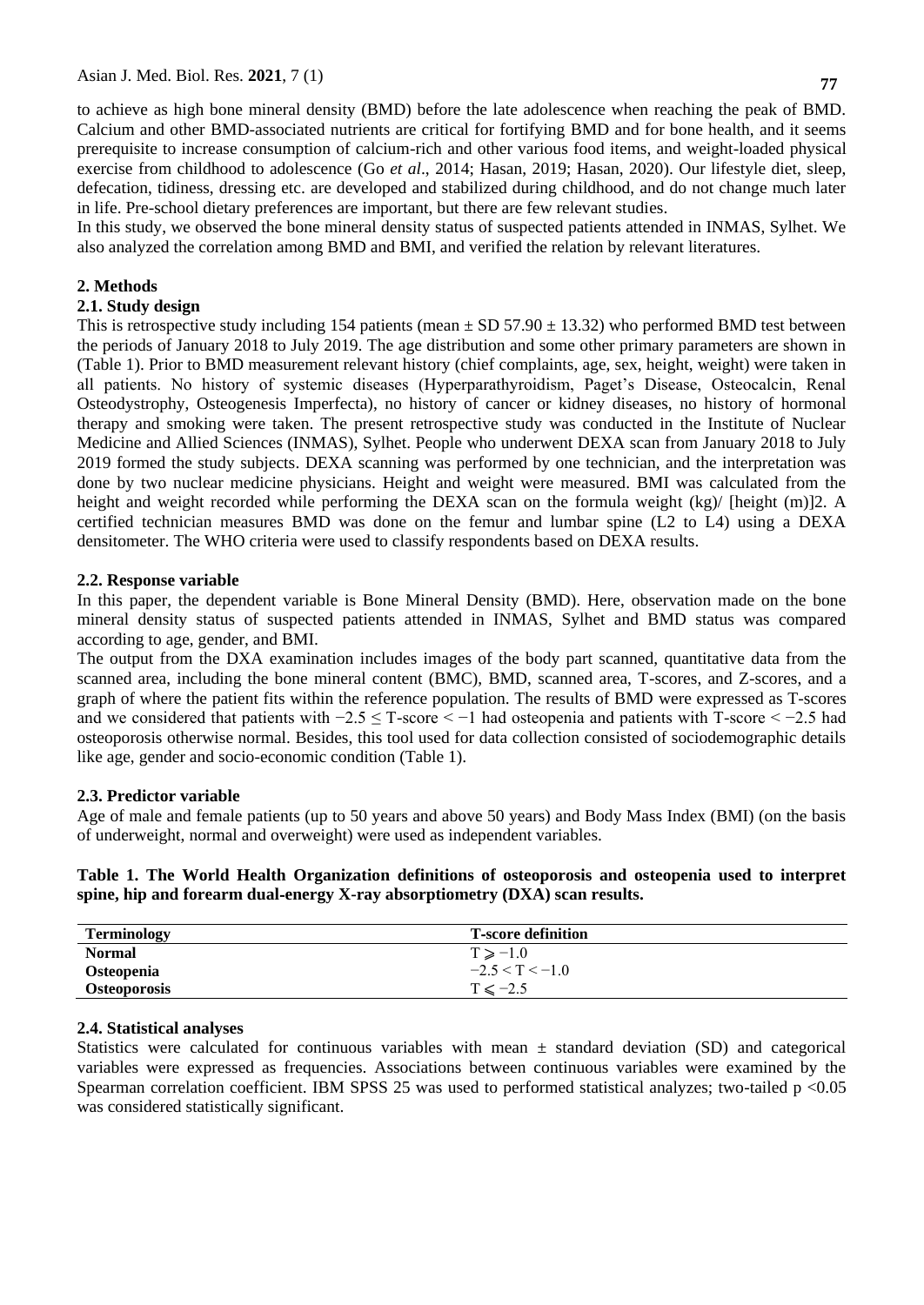# **3. Results**

The basic anthropometric characteristics of the 154 patients studied are presented in Table 2. The mean age of the patients was 57.90 $\pm$ 13.32 kg and BMI 24.09 $\pm$ 4.18 kg/m<sup>2</sup>. BMD of LS and FN were quantified. The mean $\pm$ SD T-score of FN and LS was  $-2.07\pm1.72$  and  $-1.68\pm1.64$ , respectively.

|  | Table 2. Characteristics of the study population. |  |  |  |
|--|---------------------------------------------------|--|--|--|
|--|---------------------------------------------------|--|--|--|

|                 | Mean (SD)     | <b>Minimum</b> | <b>Maximum</b> |  |
|-----------------|---------------|----------------|----------------|--|
| Age (years)     | 57.90 (13.32) | 23             | 85             |  |
| BMI $(Kg/m^2)$  | 24.09 (4.18)  |                | 38             |  |
| Femur (T-score) | $-2.07(1.72)$ | $-4.70$        | 9.90           |  |
| Spine (T-score) | $-1.68(1.64)$ | $-5.50$        | 3.10           |  |

Male and female patients were separately evaluated and divided into two groups according to their age, up to 50 years and above 50 years. In case of FN, it was seen that 54 (35.1%) cases showed osteopenia, 9 (5.8%) showed osteoporosis and 91 (59.1%) showed normal BMD. Patients belonging to osteopenia, 46 (85.2%) were from age group 50+ years and 8 (14.8%) came from less than 50 years of group. According to BMI, 32 (59.3%) were from normal weight and rest of all from overweight or underweight. Among osteoporosis, 45 (83.3%) were female and 9 (16.7%) were male. Patients with osteoporosis, which belongs to two age group showed 8 (88.9%) from 50+ years and rest from higher age group, 4 (44.4%) patients showed normal BMI and it was higher from all other BMI group. 7 (77.8%) were female group.

In Lumber spine, it was seen that 44 (28.6%) cases showed osteopenia, 53 (34.4%) patients has osteoporosis and 57 (37.0%) were from normal BMD. Osteopoenic patients divided into two age groups, 32 (72.7%) were from age group of 50+ years and others 12 (27.3%) were from lower age group. Among osteoporosis, 47 (88.7) were female and rest of all were male.

The osteopenia and osteoporosis according to femur neck, were higher at 50+ years age group and it also similar in lumber spine. According to BMI, osteopenia and osteoporosis was higher in normal weight patients. The age was significant as  $p=0.022$  and  $p=0.031$  from BMD status for both femur neck and lumber spine, respectively. On the other hand, BMI also significant as p=0.044 and 0.010 from BMD status for both femur and spine. But BMD status was not significant according to patients' gender (Table 3 and 4).

|                        | <b>Normal</b> | <b>Osteopenia</b> | <b>Osteoporosis</b> | <b>P-value</b> |
|------------------------|---------------|-------------------|---------------------|----------------|
| Patients' Age          |               |                   |                     |                |
| $\leq 50$ years        | 31(34.1)      | 8 (14.8)          | 1(11.1)             |                |
| $50+$ years            | 60(65.9)      | 46(85.2)          | 8(88.9)             | 0.022          |
| <b>Body Mass Index</b> |               |                   |                     |                |
| Underweight            | 4(4.4)        | 6(11.1)           | 3(33.3)             |                |
| Normal                 | 55 $(60.4)$   | 32(59.3)          | 4(44.4)             | 0.044          |
| Overweight             | 32(35.2)      | 16(29.6)          | 2(22.2)             |                |
| Gender                 |               |                   |                     |                |
| Male                   | 13 (14.3)     | 9(16.7)           | 2(22.2)             |                |
| Female                 | 78 (85.7)     | 45(83.3)          | 7(77.8)             | 0.079          |
| Total                  | 91(59.1)      | 54(35.1)          | 9(5.8)              |                |

## **Table 3. BMD status of femur neck in patients.**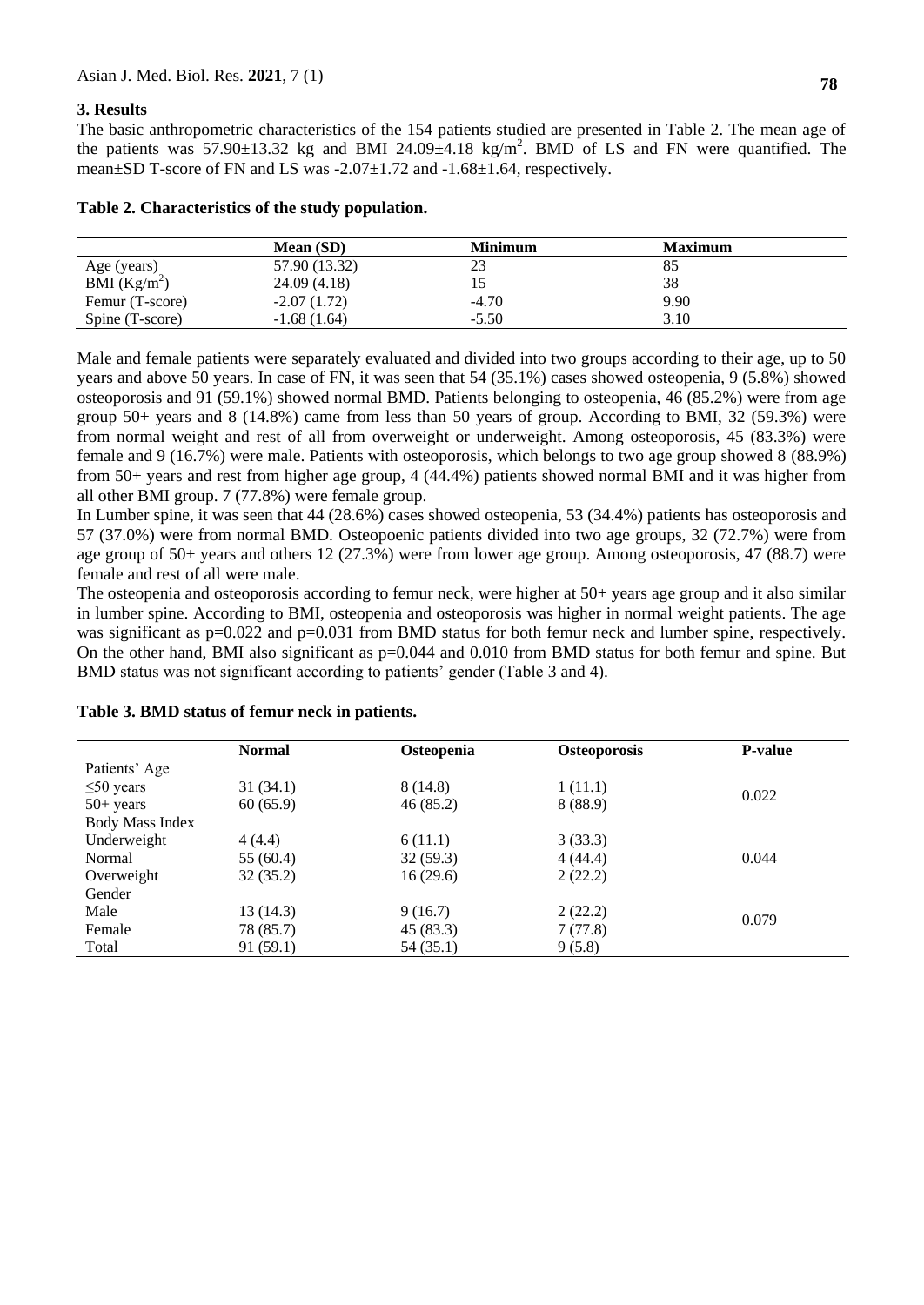| Table 4. BMD status of lumber spine in patients. |  |  |  |  |
|--------------------------------------------------|--|--|--|--|
|--------------------------------------------------|--|--|--|--|

|                        | <b>Normal</b> | <b>Osteopenia</b> | <b>Osteoporosis</b> | <b>P</b> value |
|------------------------|---------------|-------------------|---------------------|----------------|
| Patients' Age          |               |                   |                     |                |
| $\leq 50$ years        | 18 (31.6)     | 12(27.3)          | 10(18.9)            |                |
| $50+$ years            | 39(68.4)      | 32 (72.7)         | 43 (81.1)           | 0.031          |
| <b>Body Mass Index</b> |               |                   |                     |                |
| Underweight            | 2(3.5)        | 2(4.5)            | 9(17.0)             |                |
| Normal                 | 29(50.9)      | 30(68.2)          | 32(60.4)            | 0.010          |
| Overweight             | 26(45.6)      | 12(27.3)          | 12(22.6)            |                |
| Gender                 |               |                   |                     |                |
| Male                   | 14(24.6)      | 4(9.1)            | 6(11.3)             |                |
| Female                 | 43 (75.4)     | 40(90.9)          | 47 (88.7)           | 0.060          |
| Total                  | 57(37.0)      | 44 (28.6)         | 53 (34.4)           |                |

Correlation among BMD, BMI, and age with nonparametric method are listed in Table 5, with spearman rank correlation. Age showed highly significant negative correlations with all skeletal sites examined (Figure 1, Table 5). Assessments of FN BMD and BMI were significantly related ( $p<0.05$ ,  $r=0.223$ , positive relation) and LS BMD and BMI were significantly related ( $p<0.05$ ,  $r=0.484$ , positive relation). FN BMD and age were significantly related ( $p<0.05$ ,  $r=-0.166$ , negative relation) and LS BMD and age were significantly related  $(p<0.05, r=-257,$  negative relation). BMI and age were not significantly associated ( $p>0.05, r=-0.080$ , negative relation). The lumbar spine and femoral neck BMD also showed high correlation between each other ( $p<0.05$ , r=0.484, positive relation).

| Table 5. Spearman correlation coefficient of bone mineral density (BMD) at different skeletal sites with |  |  |  |  |  |
|----------------------------------------------------------------------------------------------------------|--|--|--|--|--|
| age and BMI.                                                                                             |  |  |  |  |  |

|            | Age        | BMI       | <b>FN BMD</b> | <b>LS BMD</b> |  |
|------------|------------|-----------|---------------|---------------|--|
|            |            |           |               |               |  |
| Age<br>BMI | $-0.080$   |           |               |               |  |
| FN BMD     | $-0.166*$  | $0.223**$ |               |               |  |
| LS BMD     | $-0.257**$ | $0.402**$ | $0.484**$     |               |  |

Correlation types are listed in Fig. 1. Correlation between BMD and age showed linear negative, because dots in graph above were placed in negative axis. As age increases BMD of both sites are decreases and it is below the tolerable score after age 50+ years.



**Figure 1. Scatter-plot of (A) lumbar spine BMD and (B) femur BMD against age.**

#### **4. Discussion**

DEXA artifacts may hinder scan interpretation in obesity because large amounts of soft tissue can increase the apparent density of bone and may obscure bone edges, making the analysis of DEXA data more problematic (Yu *et al*., 2012). These patterns are even more problematic in determining spinal bone mass, but an overlying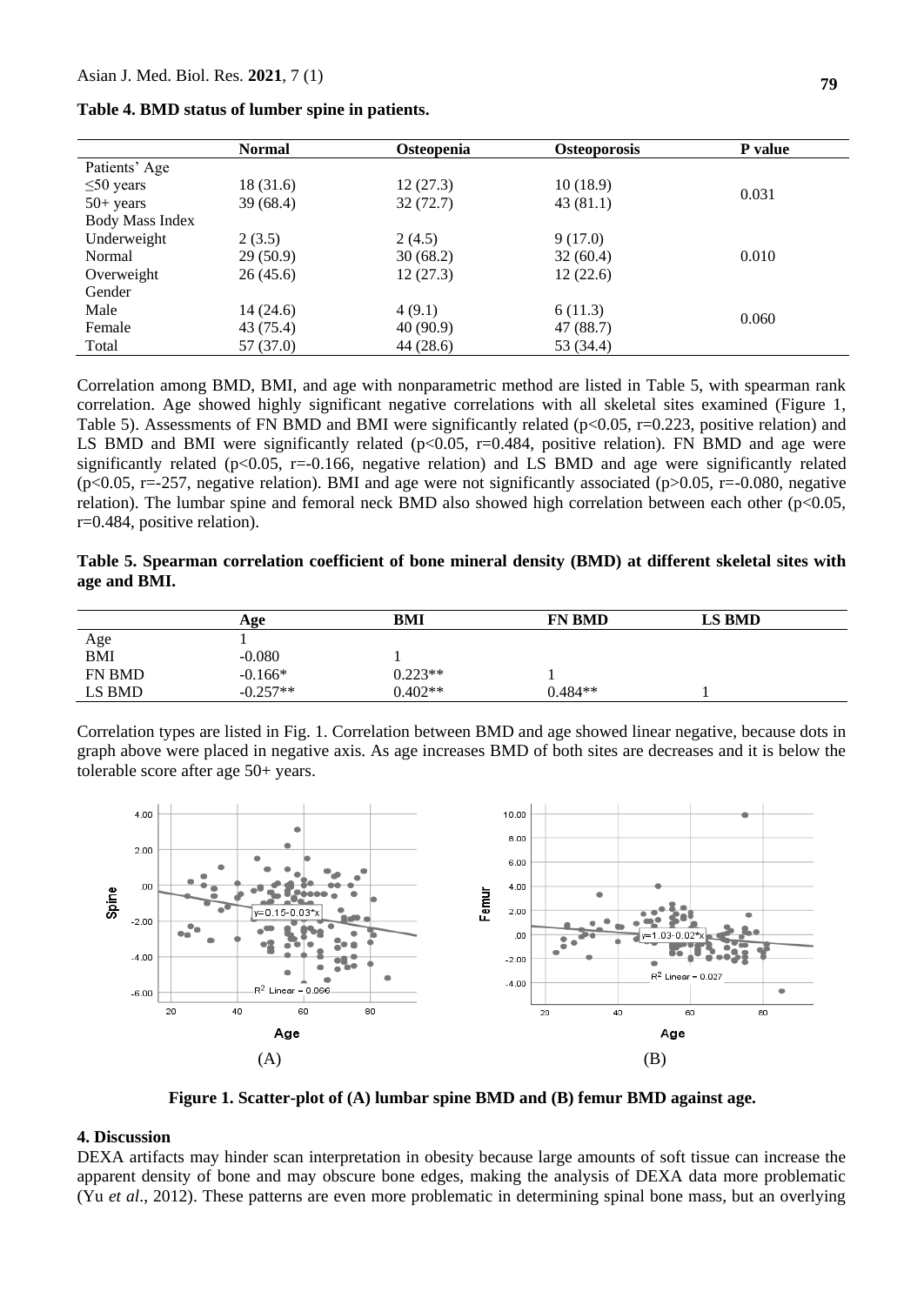fat can affect the femur BMD and must be picked up while scanning to ensure proper measurement (Binkley *et al*., 2003).

However, in this study people with normal BMI are clearly at increased risk low BMD, particularly in spine and femur (Hasan, 2019). A number of studies that have included both sexes and age ranges, confirmed this association (Sharma *et al*., 2008; Lee *et al*., 2010). The clarity of the effect of high BMI on BMD incidence is less. An important meta-analysis of seven studies evaluating BMI as a risk factor for BMD showed a nonlinear pattern in the relationship between BMD and BMI (Laet *et al*., 2005). However, the effect of high BMI on the risk of fracture may vary by physiological site.

The association between obesity and fractures in children has also received recent attention; Goulding and colleagues (Goulding *et al*., 2000a) first noted that childhood fractures (predominantly forearm) are more frequent in heavier children. In some reports, obese children with fracture had somewhat higher levels of radial bone mineral content (BMC) while in others, fractured kids had lower BMC (Goulding et al., 2000a; Dimitri *et al*., 2010). One study found that obese men were significantly more at risk for normal weight than men after BMD adjustment. This was especially clear with hip fractures: obese men were five times more likely to have hip fractures than men of normal weight when BMD was considered (Nielson *et al*., 2011). Why obese men may have a higher risk of fracture than men of normal weight, although obesity reduces the risk of women in some studies, is uncertain (Ferdushi *et al*., 2020). The thickness of the trochanteric soft tissue is higher in obese women than in thin women, which can reduce the risk of hip fracture by reducing the forces felt by the proximal femur (Bouxsein *et al*., 2007). One possible explanation for the difference between men and women may be that trochanteric soft tissue thickness in men seemed to be significantly lower than women regardless of BMI (Nielson *et al*., 2009) and hence the increased fall forces associated with greater weight are not effectively dissipated even in obese men.

This study consistently demonstrated the existence of a significant association between BMD, BMI and BMD, age. The associations of BMI were independent of age or years of the patients. However, as expected, there was an association between FN BMD and LS BMD, Patients with the normal BMI exhibited a 50% bone loss at the femur and spine. Therefore, by extrapolation, a substantial proportion of these patients are likely to develop osteoporosis before the age of 65 years. That suggest stronger correlation between age and BMD. Furthermore, the correlation between BMI and BMD was acute in spine than femur. These findings suggest a positive effect of body weight on per BMD as compared with percentage with age.

## **5. Conclusions**

Osteoporotic fractures occur in the elderly and obese, the importance of these fractures is lost in the message that being overweight increases the risk of fractures. In parallel, a major public health goal is to raise awareness among both patients and health providers of possible osteoporosis and fractures despite having a high BMI. The effectiveness of preventive and treatment strategies should be evaluated in overweight and obese. It is our expectation that future studies will reveal the targets for osteoporosis prevention useful for the aging population of older men and women with high BMI.

## **Conflict of interest**

None to declare.

## **References**

- Lee YH, JJ Kim, and IG Jang, 2019. Patient-specific phantomless estimation of bone mineral density and its effects on finite element analysis results: a feasibility study. Comput. Math. Methods Med., Volume 2019, Article ID 4102410.
- Maghraoui AE, M Ghazi, S Gassim, A Mounach, I Ghozlani, A Nouijai, L Achemlal, A Bezza and M Dehhaoui, 2009. Bone mineral density of the spine and femur in a group of healthy Moroccan men. Bone, 44: 965–969.
- Kanis JA and JA Kanis, 1994. Assessment of fracture risk and its application to screening for postmenopausal osteoporosis: Synopsis of a WHO report. Osteoporos. Int., 4: 368–381.
- Lin HY, SC Shih, CK Chuang, MR Chen, DM Niu and SP Lin, 2013. Assessment of bone mineral density by dual energy x-ray absorptiometry in patients with mucopolysaccharidoses. Orphanet J. Rare Dis., 8: 71.
- Go G, Z Tserendejid, Y Lim, S Jung, Y Min and H Park, 2014. The association of dietary quality and food group intake patterns with bone health status among Korean postmenopausal women: a study using the 2010 Korean National Health and Nutrition Examination Survey Data. Nutr. Res. Pract., 8: 662–669.